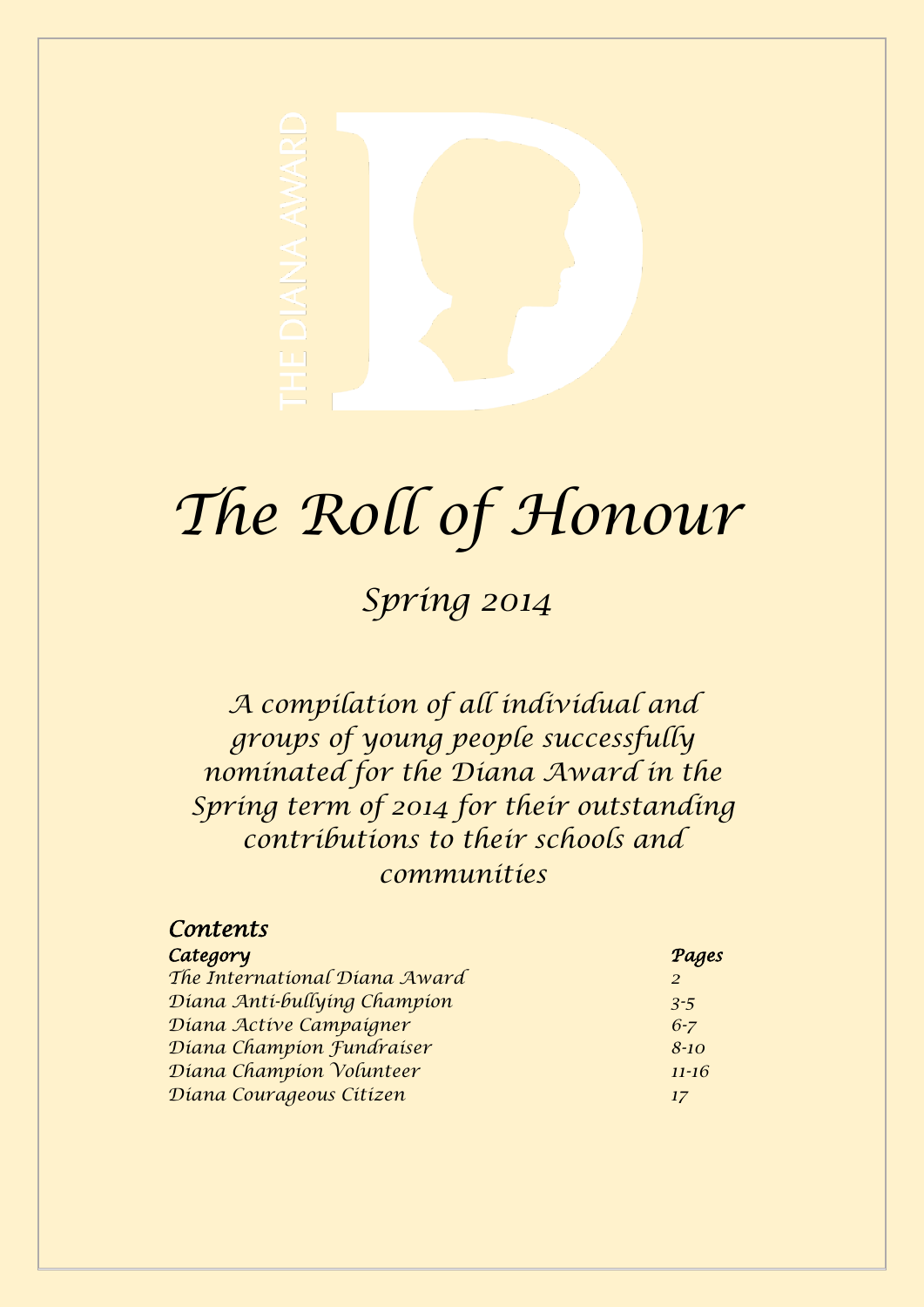

### **International Diana Award**

*For young people engaged in social action nominated by organisations outside of the UK*

| Individual Name(s)    | Organisation                            | Country |
|-----------------------|-----------------------------------------|---------|
| Claudia               | <b>Energy for Life</b><br>Program       | Belize  |
| Nikita                | Dulwich College<br>Shanghai             | China   |
| Sanjana               | Bangalore<br>International School       | India   |
| <i><b>Shubham</b></i> | Central Board of<br>Secondary Education | India   |
| <b>Brian</b>          | World Boxing Council                    | U.S.A   |
| Levi                  | <b>Be Courageous</b>                    | U.S.A   |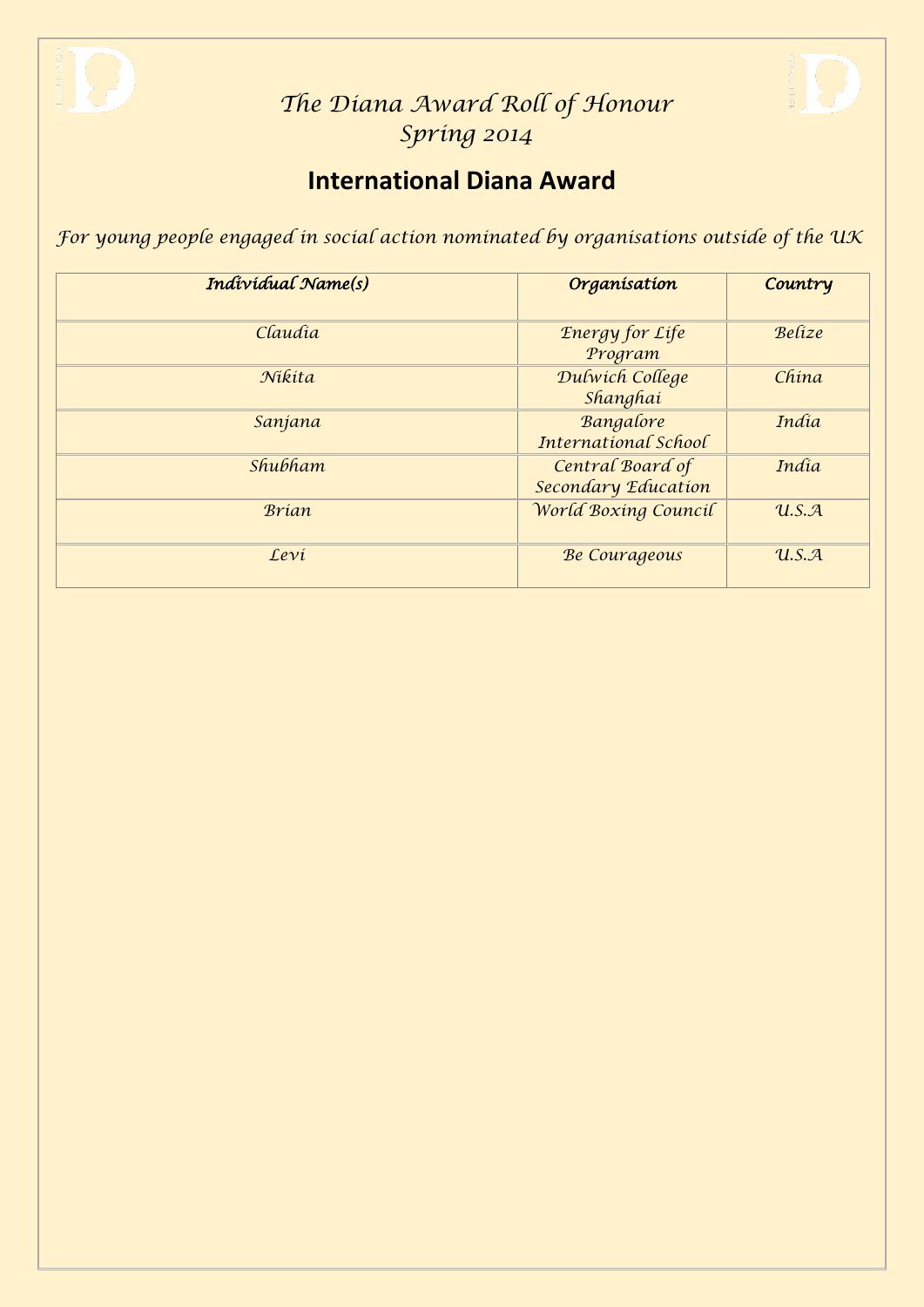



### **DIANA ANTI-BULLYING CHAMPION**

#### *For young people who tackle bullying in their schools and communities*

| Individual Name(s)                                                                                                                                                                                                                                                                                    | Organisation                       | Region                |
|-------------------------------------------------------------------------------------------------------------------------------------------------------------------------------------------------------------------------------------------------------------------------------------------------------|------------------------------------|-----------------------|
| Chloe, Daniel, William, Ellise, Atlanta, Jamie, Ellie,<br>Daniel, Jack, Andrew                                                                                                                                                                                                                        | <b>Brimington Junior</b><br>School | East Midlands         |
| Isabel, Josh, Olives, Jess, Georgina, Mason, Isaac,<br>Millie, Ellie, Sophie, Cameron, Lucy                                                                                                                                                                                                           | Wellinborough Prep<br>School       | East Midlands         |
| Friends Against Bullying                                                                                                                                                                                                                                                                              | Overdale Junior School             | East Midlands         |
| Connor                                                                                                                                                                                                                                                                                                | <b>Brandles School</b>             | <b><i>Eastern</i></b> |
| Joshua                                                                                                                                                                                                                                                                                                | Cecil Jones College                | <b><i>Eastern</i></b> |
| Remi, Natasha, Nicolle, Thomas, Poppy, Sarah,<br>Jessica, Jessica, Nadine, Iqra, Tecla, Patience, Anais,<br>Alísha                                                                                                                                                                                    | Jack Hunt School                   | <b><i>Eastern</i></b> |
| Molly, Naa, Melissa, Rosie, Kayleigh, Madison,<br>Zuzanna, Ellie, Lily, Tilly, Ellen, Tia, Erin, Amy,<br>Hannah, Imogen, Abby, Alexianne, Katie, Carmen,<br>Sophie, Shane, Islay, Hannah, Abbie, Lauren, Lauren,<br>Mía, Gemma, Thomas, Cael, Luka, Marty, Charlie,<br>Shawnee, Kacey, Millie, Bobbie | John Ray Junior<br>School          | <b><i>Eastern</i></b> |
| Samuel, Molly, Julia, Eleanor, Keli, Luke, Sydney,<br>John, Amy, Heather, Amy, Poppy, Niamh, Zara                                                                                                                                                                                                     | Needham Market<br>Middle School    | <b><i>Eastern</i></b> |
| Natalia, Wiktoria, Marnie, Loredana, Nathaniel,<br>Morgan, Kaitlyn, Abdullahi, Destiny, Jason, Shaeen,<br>Treyel, Fabio, Micah, Kaysha, Joanna, Ellie, Georgia,<br>Martin, Hannah, Deondre, Awaatif, Oliwia, Bartosz,<br>Maryam, Akua, Farihin, Rodrigo, Junaid, Latif                                | <b>Granton Primary</b><br>School   | London                |
| Eva, Bobby, Grace, Isabel, Lisa, Ruby, Milly, Daisy,<br>Lotty, Ella, Michael, Mathilde, Tommy, Orlaithe, Lily,<br>Lanre                                                                                                                                                                               | Rosary Rights<br>Respecting Squad  | London                |
| Bella, Alisha, Zahra, Saskia, Lucy, Mehreen, Nagina,<br>Jessica, Mariam, Tansy, Zoe, Molly, Ellie, Siddy,<br>Hana, Natasha, Heba, Georgie, Maeve, Lottie, Nura,<br>Ellie, Violet, Amy, Elle, Raphaella, Celia, Tegan,<br>Laura, Eva                                                                   | Waldegrave School for<br>Girls     | London                |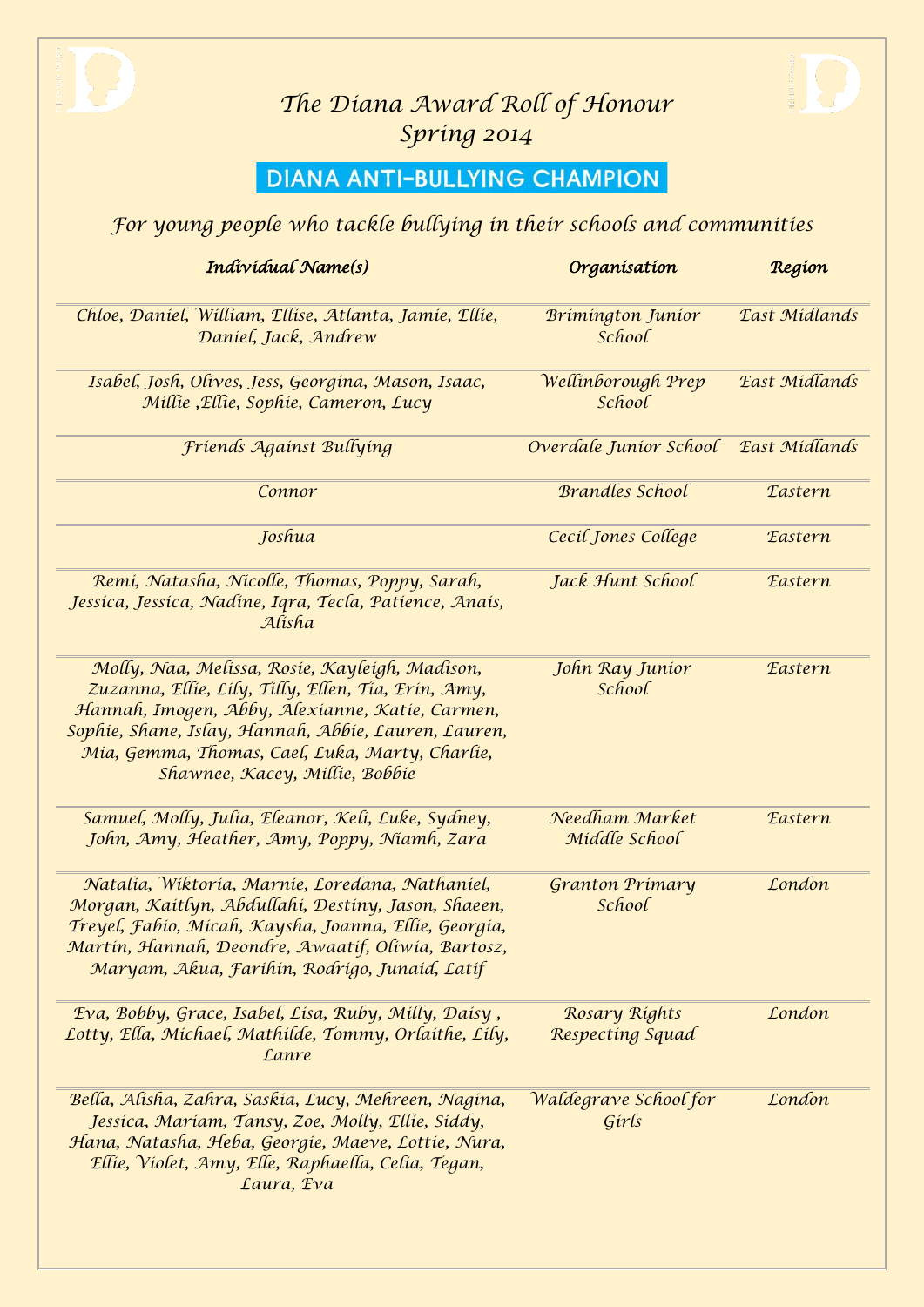



*Zayba, Zakaria, Nafisha, Sawera, Akshaya, Luke, Samina, Belinda, Kyroe, Gwneyth, Fabian, Jenelle, Malishka, Manpreet, Sachi, Meena, Bezat, Najah, Dev, Tayyibah, Aika, Louisa, Luca, Zayn, Yasmin, Aliyah, Pratyaksh, Dinujha, Maathan, Ananya,* 

*Norbury School and Nursury School*

*London*

| Millie                                                                                                                                                                                                                              |                                     |                            |
|-------------------------------------------------------------------------------------------------------------------------------------------------------------------------------------------------------------------------------------|-------------------------------------|----------------------------|
| Sophie                                                                                                                                                                                                                              | All Saints Academy                  | North East                 |
| Gemma                                                                                                                                                                                                                               | All Saints Academy                  | North East                 |
| Caitlin                                                                                                                                                                                                                             | All Saints Academy                  | North East                 |
| Molly, Billie-Jo, Dominique, Kate, Ellen, Katy, Emily,<br>Willow, Jack, Bethany                                                                                                                                                     | Services for <i>young</i><br>People | North East                 |
| Lauren, George, Georgía, Georgía, Tom, Grace, Kyle,<br>Susie, James, Alex, Rebecca, Jasmine, Charlotte,                                                                                                                             | Chesterfield High<br>School         | North West                 |
| Hollie, Maisy, Lucy, Elleanor, Esther, Daniel, Jessica,<br>Ellie, Emily, Lilli, Farrah, Elle, Sharlee, Jessica,<br>Joshua, Shane, Ben, Kyle, Freya, Freddie, Lola,<br>Sophie, Ruby                                                  | Leighton Academy                    | North West                 |
| Charlotte, Grace, Clau<br>dia, Rhys, John, Holly, Hannah, James, Aaron,<br>Adam, Maani, Kyle, William, Cassia, Liam, Richard,<br>Thomas, Thomas, Matthew, Jacob                                                                     | Moore Primary School                | North West                 |
| Mathew, Luke, Danielle, Katelan, Patrick, Mathew,<br>Níck, Peter, Patrick, Joshua, Jordan, Michael,<br>Victoria, Mathew, Louis, Jessica, Jason, Bradley,<br>Jordan, Ryan, Lela, Jesse, Sean, Kieran, Joe, Phoebe,<br><b>Bradley</b> | Oakfield High School &<br>College   | North West                 |
| Gaby, Ceri, Rachel, Samantha, Ashleigh, Katy,<br>Jasmine, Aimee, Rachael, Emily, Hannah, Aimee                                                                                                                                      | Belfast Model School<br>for Girls   | Northern<br><b>Ireland</b> |
| Christopher, Declan, Aimee, Mycak, Sarah, Jacob,<br>Brandon, Rebecca, Alex, Eve, Cameron, Taylor,<br>George, Codi                                                                                                                   | Neilston Primary<br>School          | Scotland                   |
| Cormac                                                                                                                                                                                                                              | St Ninian's High<br>School          | Scotland                   |
| Jack                                                                                                                                                                                                                                | St.Simon Stock Catholic<br>School   | South East                 |
| Stephen, Saffron, Matt, Luka, Lewis, Leon, Jordan,<br>Jessica, Jennifer, James, Jack, Jack, Hannah, Emily,<br>Danni, Claudia, Carmel, Bethany, Ayesha, Alisha                                                                       | The Magna Carta<br>School           | South East                 |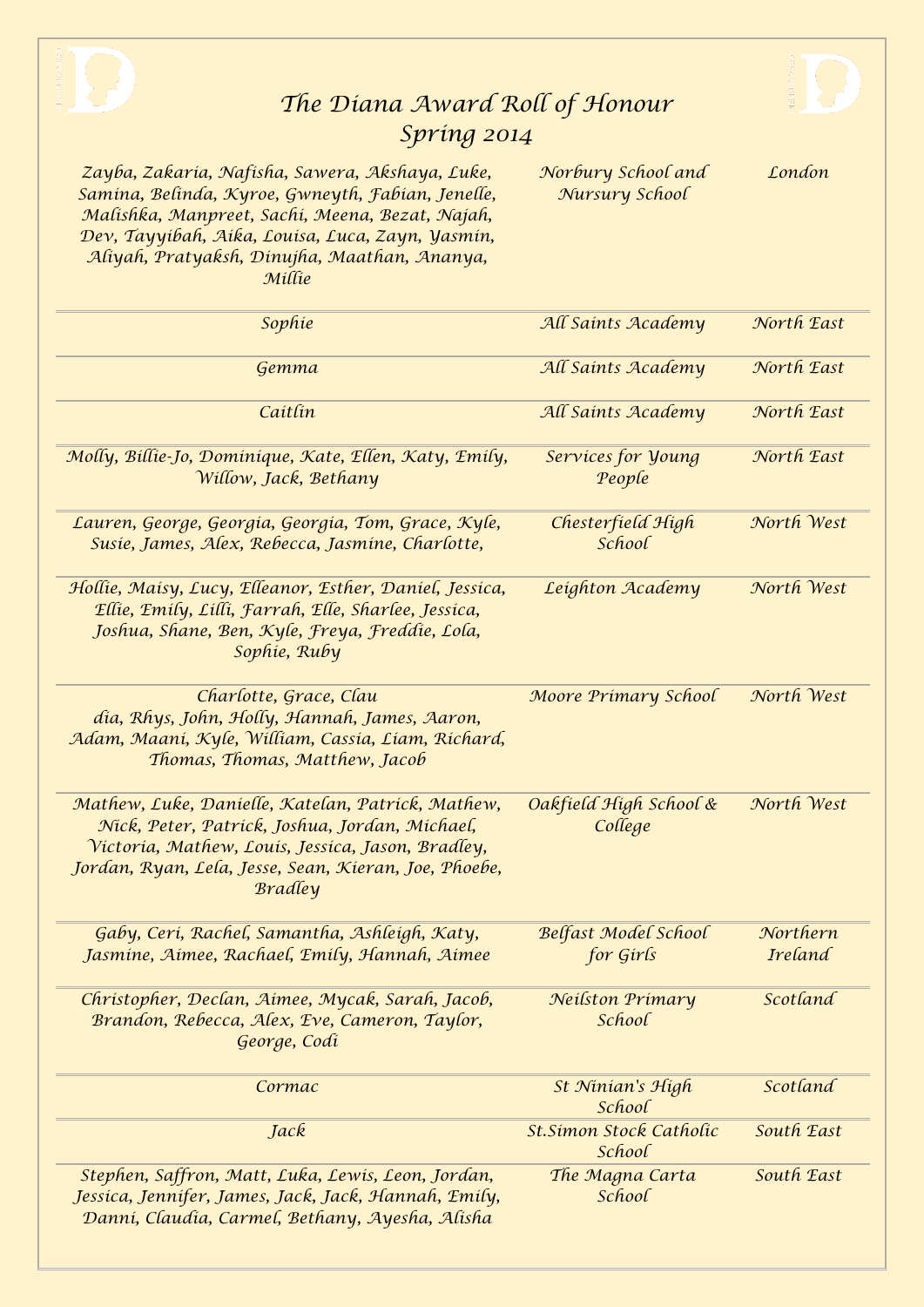



| Emily, Luke, Zac, Holly, Jessica, Poppy, Rachel,<br>Amber                                                                                                                            | Worthing High School                        | South East                |
|--------------------------------------------------------------------------------------------------------------------------------------------------------------------------------------|---------------------------------------------|---------------------------|
| Jake                                                                                                                                                                                 | Lakeside School                             | South East                |
| Jodie, Ciaran, Marc, Freddie, Karl, Nathaniel,<br>Pabeck,                                                                                                                            | Talk Easy Trust                             | South East                |
| Nikita                                                                                                                                                                               | Kingsbury High School                       | South East                |
| Аббеу                                                                                                                                                                                | Kingsbury High School                       | South East                |
| Clare, Tyler, Hayden, Katie, Dylan, Kirsty, Laura,<br>Natasha, Connor, Gemma, Catherine, Aaron, Tom,<br>Kieran, Adele                                                                | <b>Bridgwater College</b><br>Academy        | South West                |
| Kiera                                                                                                                                                                                | Parkstone Grammar<br>School                 | South West                |
| Olívía, Rhiannon                                                                                                                                                                     | The Ridgeway School<br>& Sixth Form College | South West                |
| Shaun, Jackson, Rosie, Shakya, Ellis, Taylor, Lee,<br>Destiny, Tia, Bartek, Ebony, Aleisha, Megan,<br>Shannon, Daniel, Danny, Aston, Keisha                                          | <b>Blaenymaes Primary</b><br>School         | Wales                     |
| Lauren                                                                                                                                                                               | Cynffig Comprehensive<br>School             | Wales                     |
| Naomi                                                                                                                                                                                | Lewis Girls<br>Comprehensive School         | Wales                     |
| Gemma                                                                                                                                                                                | Lewis Girls<br>Comprehensive School         | Wales                     |
| Jugan                                                                                                                                                                                | Sandwell MBC Young<br>People's Service      | West Midlands             |
| Joseph, Ella, Henry, Stirling, George                                                                                                                                                | <b>Barr Beacon School</b>                   | West Midlands             |
| Saniya, Ellie, Mia, Rhiannon, Rubiya, Lucy, Kiera,<br>Iraha, Olivia, Grace, Carla, Holly, Hannah, Morgan,<br>Dylan, Matthew, Aqib, Reece, Daniel, Darren,<br>Hansoniah, Callum, Kyle | Northfield Road<br>Primary School           | West Midlands             |
| Frank                                                                                                                                                                                | Riverside School                            | West Midlands             |
| Joab                                                                                                                                                                                 | St.Joseph's Catholic<br>Academy             | West Midlands             |
| Harrison, Kadie, Winnie, Rhys Phillips, Isaac, Aimee<br>Smith, Leyton, Benedicta, Anya, Joab, Angel, Lewis                                                                           | St.Joseph's Catholic<br>Primary School      | West Midlands             |
| Tyler, Britanne, Jack, Laura, Lewis, Daniel, Alex,<br>Sam, Paige, Jack, Liam, Kiera, Megan,  Priya,                                                                                  | Appleton Academy                            | Vorkshire &<br>Humberside |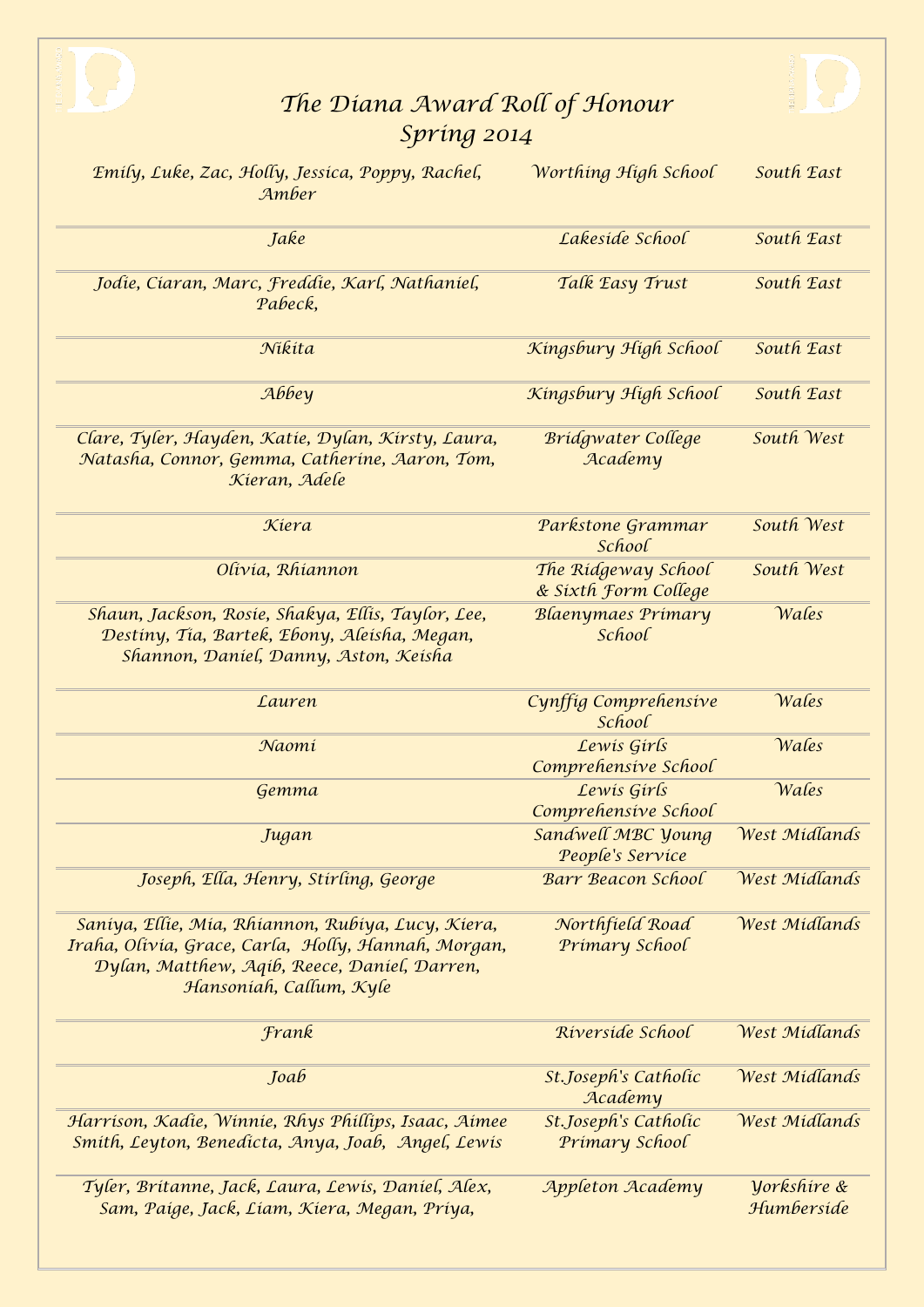

*Aliyyah, Darcy, Travis, Luke, Chloe, Chelsia, Danielle, Megan, Olivia, Rolands, Katie, Leah*

| John                                                                                                                                                                                                                                            | King Fisher Lodge                     | Vorkshire &<br>Humberside |
|-------------------------------------------------------------------------------------------------------------------------------------------------------------------------------------------------------------------------------------------------|---------------------------------------|---------------------------|
| Saif, Hamza, Muqaddas, Stefan, Shamir, Laiba,<br>Maryam, Nabilah, Kaval, Zayna, Aaron, Salaah-ud-<br>din, Chloe, Maria, Maria                                                                                                                   | Lidget Green Primary<br><i>School</i> | Vorkshire &<br>Humberside |
| Jack, Josh, Megan, Melissa, Natasha, Hannah, Beth,<br>Jenny, Laura, Seren, Michael, Kyle, Charlotte,<br>Georgia, Cara, Yana, Will, Andy, Anthony, Kathryn,<br>Grace, Katie, Louise, Louise, Helen, Tyler, Sophie,<br>Sharon, Hannah, Anna, Neve | McAuley Buddies                       | Vorkshire &<br>Humberside |
| Patrick, Jessica, Beth, Robin, Max, Adele, Kerry,<br>Beth, Kameron, Roxxi, Nate, Lily, Beth, Beth, Luke,<br>Ellie, Alex, Pagan, Marie, Michael                                                                                                  | Sheena Amos Youth<br>Trust Charity    | Vorkshire &<br>Humberside |
| Joseph, Jade, Charlotte, Aimee, Rebecca, Megan,<br>Morgan, Courtney, Elizabeth, Selina, Amanda,<br>Emily, Jenna, Jamie, Rianne                                                                                                                  | Melior Community<br>Academy           | Yorkshire &<br>Humberside |
| Amy, Jenna, Joseph, Declan                                                                                                                                                                                                                      | St. Bede's RC Primary<br>School       | Vorkshire &<br>Humberside |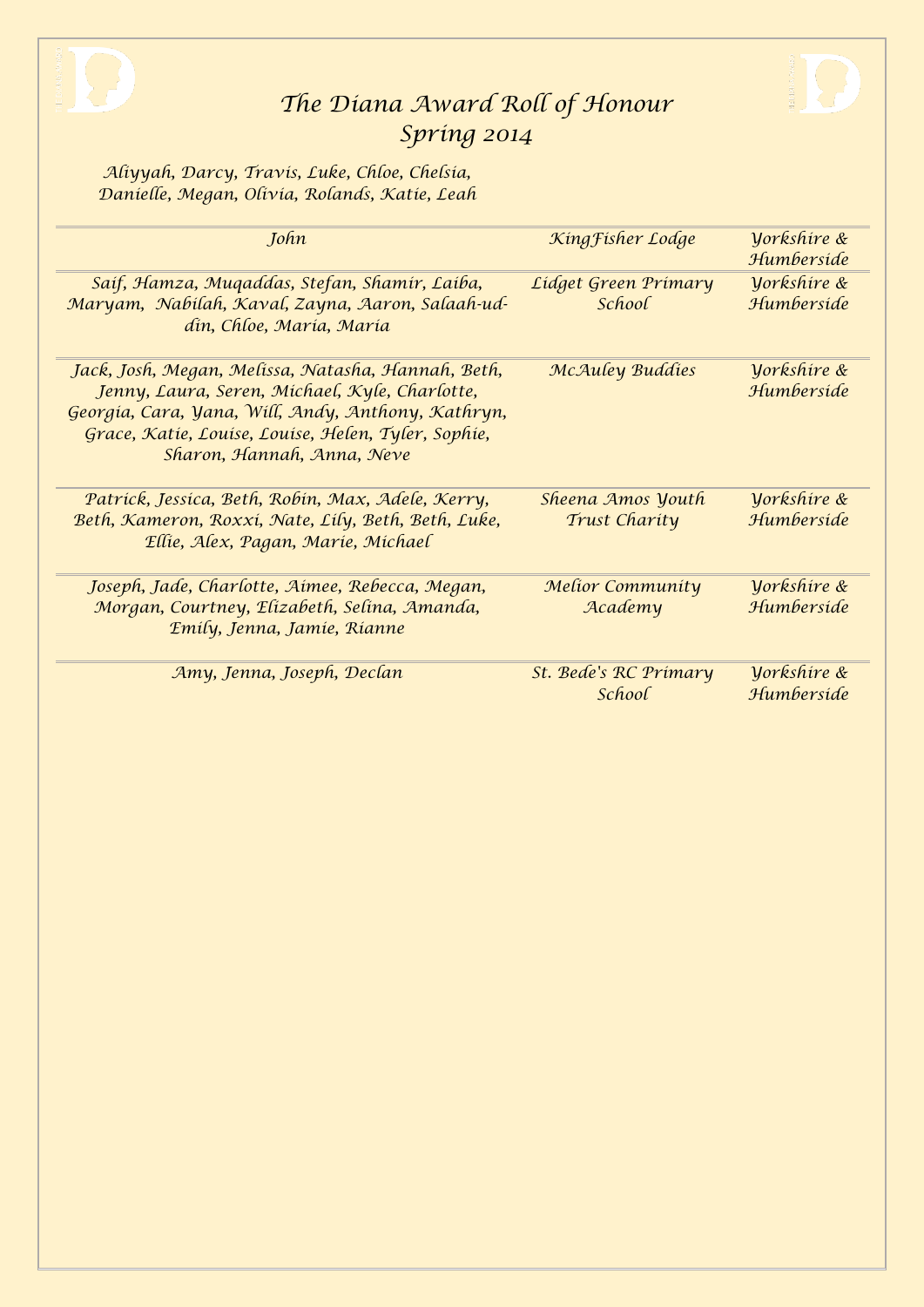



# **DIANA ACTIVE CAMPAIGNER**

*For young people who run campaigns in their schools and communities*

| Individual Name(s)                                                                                                                                                                                                                                                            | Organisation                   | Region     |
|-------------------------------------------------------------------------------------------------------------------------------------------------------------------------------------------------------------------------------------------------------------------------------|--------------------------------|------------|
| Benita, Chante, Jake, Gabi, Harleigh, Stuart,<br>Matthew, James                                                                                                                                                                                                               | Alcohol Concern                | London     |
| Esther, Danyal, Amber, Luke, Francesca, Eleanor,<br>Hammad, Kasie, Jessica, Natalie, Andrey, Vanessa,<br>Nehemiah, Jacqueline, Alfie, Daniel, Charlie, Molly,<br>Karl, Luca, Meg, Saleh, Dylan, Miayla, James,<br>Megan, Chanon, Megan, Youcef, Yousef                        | Highams Park School            | London     |
| Dhevia, Fausta, Trinity, Mary-Ann, Dineshga,<br>Harriet, Chloe, Kyara, Tanisha, Diana, Shona,<br>Viktorija, Serena, Precious, Daniela, Joan, Diana,<br>Ana, Margaret, Letía, Rebekah, Olivía, Melissa,<br>Mary-Anne, Corraine, Elizabeth, Cherelle, Amy,<br>Jennifer, Julitta | St Angela's Ursuline<br>School | London     |
| Eloise                                                                                                                                                                                                                                                                        | Surbiton High School           | London     |
| Connie                                                                                                                                                                                                                                                                        | Surbiton High School           | London     |
| Lizzie                                                                                                                                                                                                                                                                        | Surbiton High School           | London     |
| Ashley                                                                                                                                                                                                                                                                        | Redcar Academy                 | North East |
| Alice, Lorna, Pamela, Ciara, Olivia, Nicola, Claire,<br>Kirsty                                                                                                                                                                                                                | Barrhead High School           | Scotland   |
| Keirran, Claire, Craig, Hannah, Chelsea, Andrew,<br>Mandy, Aiden, Amy, Aimmee, Abbie                                                                                                                                                                                          | Barrhead High School           | Scotland   |
| Rachel, Samantha, Dale, Emma, Sophie, Ewan, Eilidh,<br>Calum, Rachel, Samantha, Jenny, Ewan, Amy,<br>Melissa, Joanne, Caitlyn, Grant, Laura, Rebecca,<br>Craig, Steven, Abbie, Sundas, Danielle, Amy, Kate,<br>Hannah, Emma, Sophie, Maria                                    | Dalziel High School            | Scotland   |
| Nermin, Zenny, Jane, Hamzah, Melissa                                                                                                                                                                                                                                          | Dalziel High School            | Scotland   |
| Tamara                                                                                                                                                                                                                                                                        | Eastwood High School           | Scotland   |
| <b>Emma</b>                                                                                                                                                                                                                                                                   | <b>FACE</b>                    | Scotland   |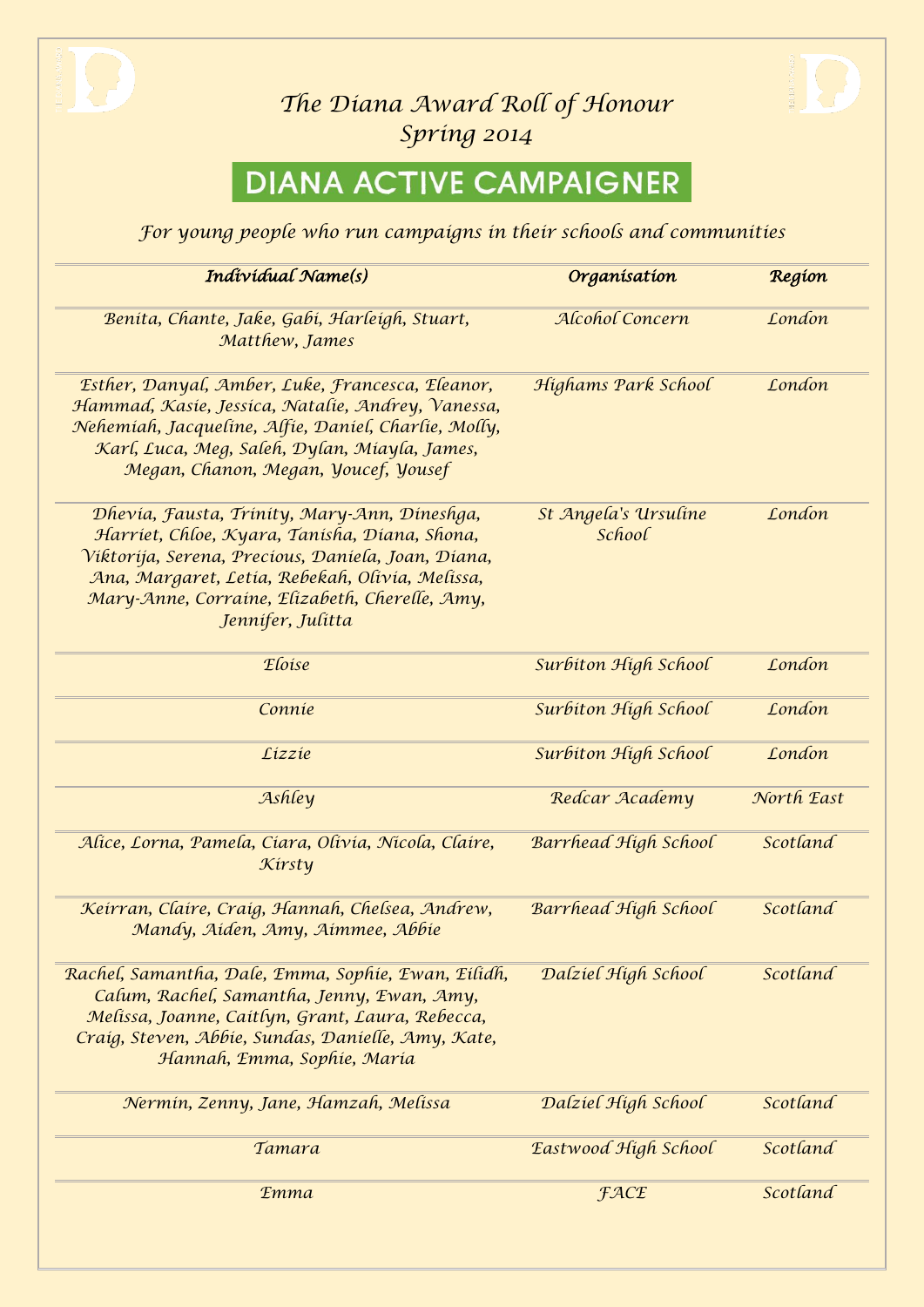| The Diana Award Roll of Honour                                                                                              |                                   |               |
|-----------------------------------------------------------------------------------------------------------------------------|-----------------------------------|---------------|
| Spring 2014                                                                                                                 |                                   |               |
| John, Johnston, Sean, Jack, Thomas, Kevin, Nathan,<br>Marissa, Konstancja, Shantelle                                        | St Luke's High School             | Scotland      |
| Nayab, Zainab, Abdullah, Mariyah, Hasib, Farihah,<br>Sarah, Anita, Daneyah, Zain, Ellis, Isla, Katie, Ali,<br><i>Tamara</i> | St Ninian's High<br><i>School</i> | Scotland      |
| Ayrton                                                                                                                      | Hampton Court House<br>School     | South East    |
| Bethany                                                                                                                     | Millais School                    | South East    |
| Mary                                                                                                                        | The Cherwell School               | South West    |
| Nicky, Jordan, Joshua, Nathan, Danielle, Devon,<br>Jade, Georgia, Ysabelle, Brodie, Liam, Jamie, Paula,<br>Lewis, Scott     | Coleg Gwent Crosskeys<br>Campus   | Wales         |
| Aaron, Anzal, Arnab, Coner, Hamzah, Jack, Joel,<br>Sam, Thomas, William                                                     | <b><i>Envision</i></b>            | West Midlands |
| Akembom, Arjan, Daniel, Ibby, Saad, Kamran, Saim,<br>Sufyaan, Tafsir                                                        | <b><i>Envision</i></b>            | West Midlands |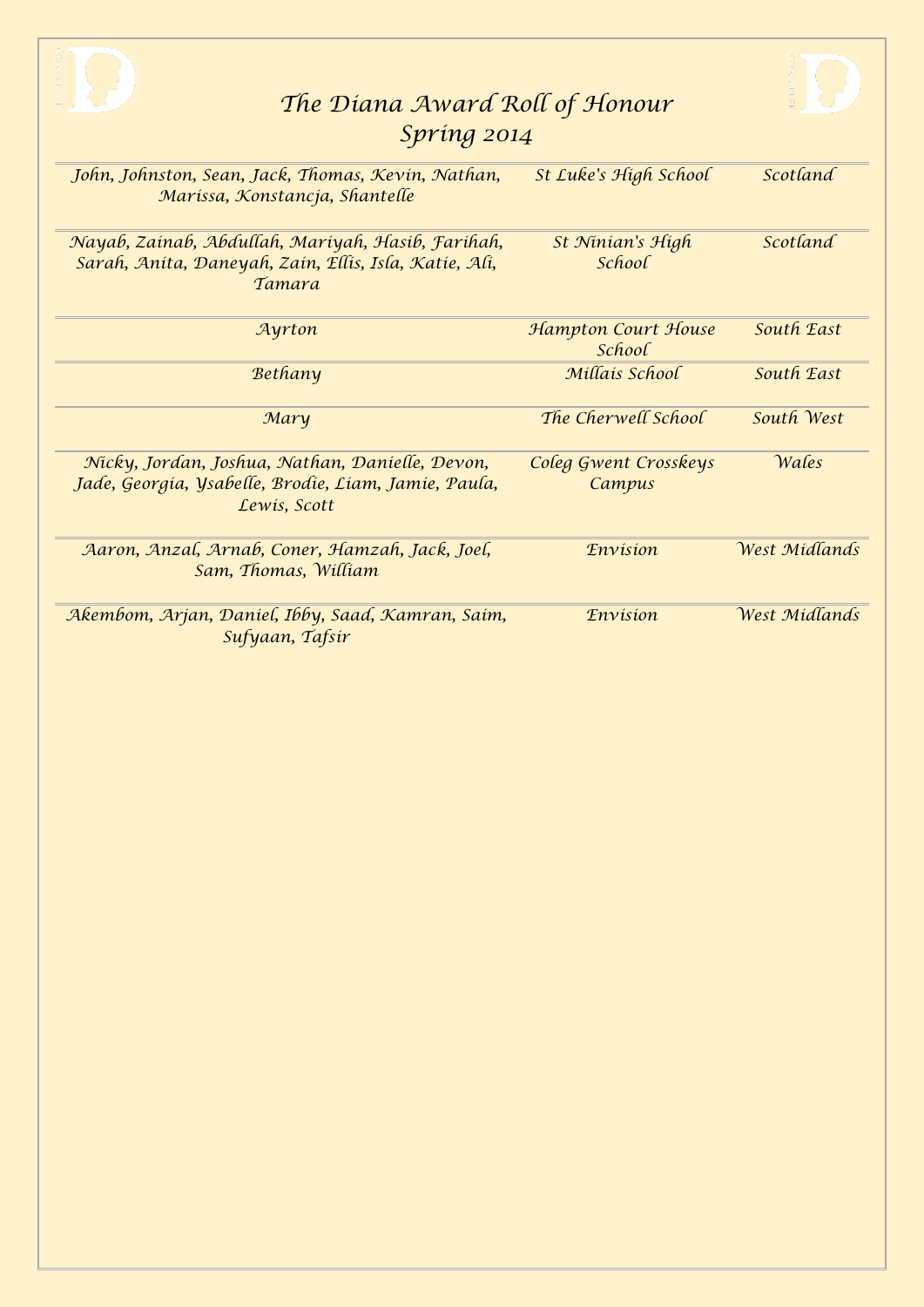



# **DIANA CHAMPION FUNDRAISER**

#### *For young people who raise money for good causes*

| Individual Name(s)                                                                                                                                                                                                                     | Organisation                                               | Region                |
|----------------------------------------------------------------------------------------------------------------------------------------------------------------------------------------------------------------------------------------|------------------------------------------------------------|-----------------------|
| Kaylee, Ruby                                                                                                                                                                                                                           | Diss High School                                           | <b>Eastern</b>        |
| Zakí                                                                                                                                                                                                                                   | Ilford County High<br>School                               | <b>Eastern</b>        |
| Parys                                                                                                                                                                                                                                  | <i>Warren</i><br>Comprehensive School                      | <b><i>Eastern</i></b> |
| Anna, Emily, Ciara, Georgina, Lizzie, Alex, Minseo                                                                                                                                                                                     | Surbiton High School                                       | London                |
| Lilian, Alex, Kiora, Diana, Nia, Siobhan, Treesa,<br>Indii, Simran                                                                                                                                                                     | St Angela's Ursuline<br>School                             | London                |
| Katrina, Natalie, Itrat, Jannat, Saim, Katie, Laiba,<br>Azalia, Aqsa, Chloe, Hussina, Cara, Obaid, Tamzin,<br>Chloe, Luqman, Shafa, Meera, Zairah, Jodie, Aimee                                                                        | Chirst the King<br>Catholic Maths and<br>Computing College | North East            |
| Amy and Amy                                                                                                                                                                                                                            | Dame Allan's Schools                                       | North East            |
| <b>Bethannie</b>                                                                                                                                                                                                                       | Hummerknott Smith                                          | North East            |
| Ellie                                                                                                                                                                                                                                  | St Mary's<br>Comprehensive High<br>School                  | North East            |
| Tom                                                                                                                                                                                                                                    | Eastwood High School                                       | Scotland              |
| Charli                                                                                                                                                                                                                                 | Lasswade High School                                       | Scotland              |
| Declan, Morgan, Cariss, Gemma, James, Chloe, Aiden,<br>Anne, Kiera                                                                                                                                                                     | St Andrew's High<br>School                                 | Scotland              |
| David                                                                                                                                                                                                                                  | St Ninian's High<br>School                                 | Scotland              |
| Lucy, Eva-Marie, Niamh, Sarah, Anna, Carmen,<br>Jessica, Eva, Denise, Hannah, Hepsi, Anthony, Sean,<br>Ciera, Paula, Laura, Mhairi, Frances, Mark, Maria,<br>John                                                                      | St Ninian's High<br>School                                 | Scotland              |
| Laura, Julia, Katharine, Katie, Holly, Charlotte,<br>Rachel, Laura, Lauren, Amy, Alexander, Leighanne,<br>Colette, John, Emily, Charissa, Victoria-Ann, Monica,<br>Nicole, Emer, Jennifer, Brendan, Anastasia, Tayyaba<br>Ali, Lindsay | St Ninian's High<br>School                                 | Scotland              |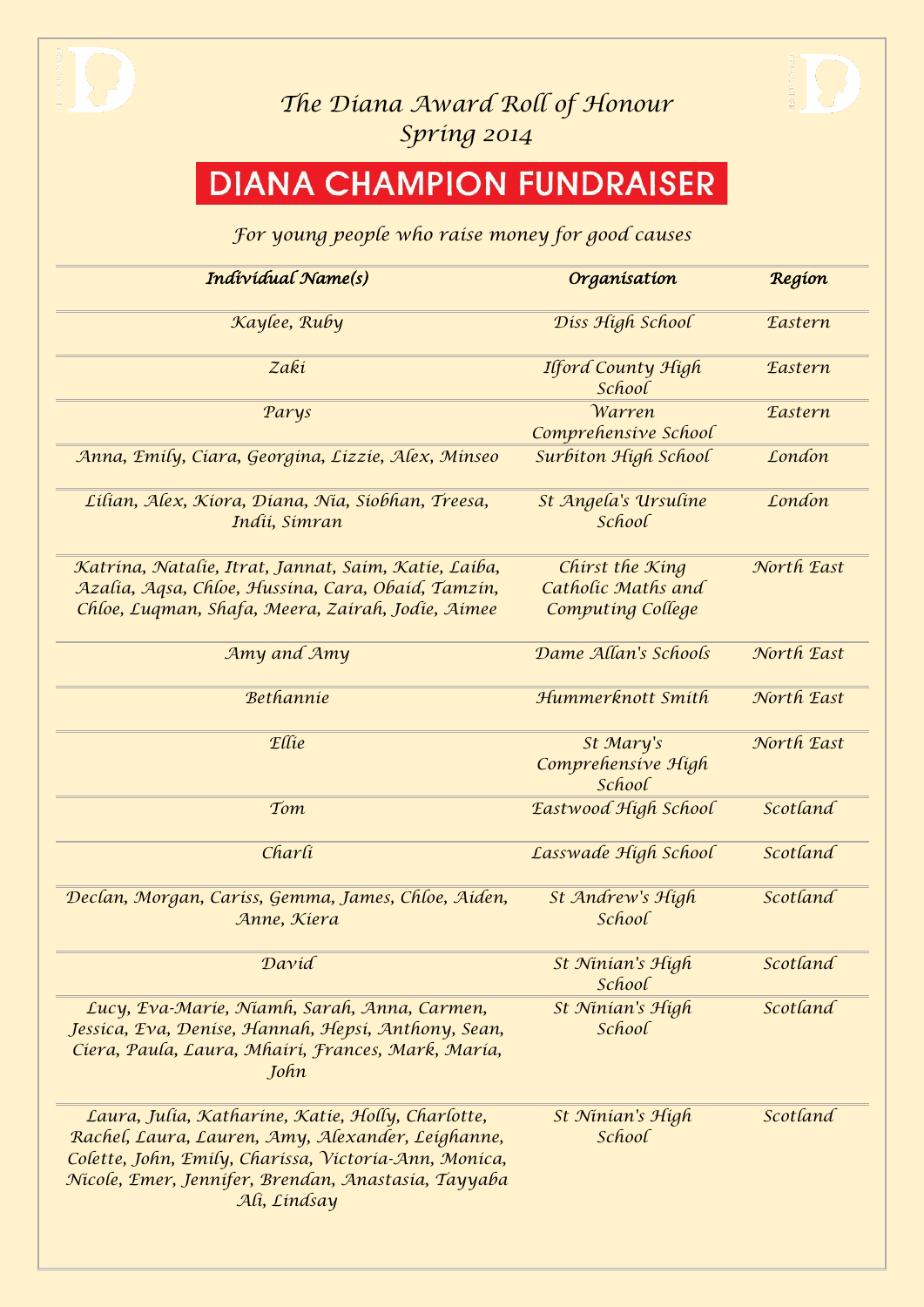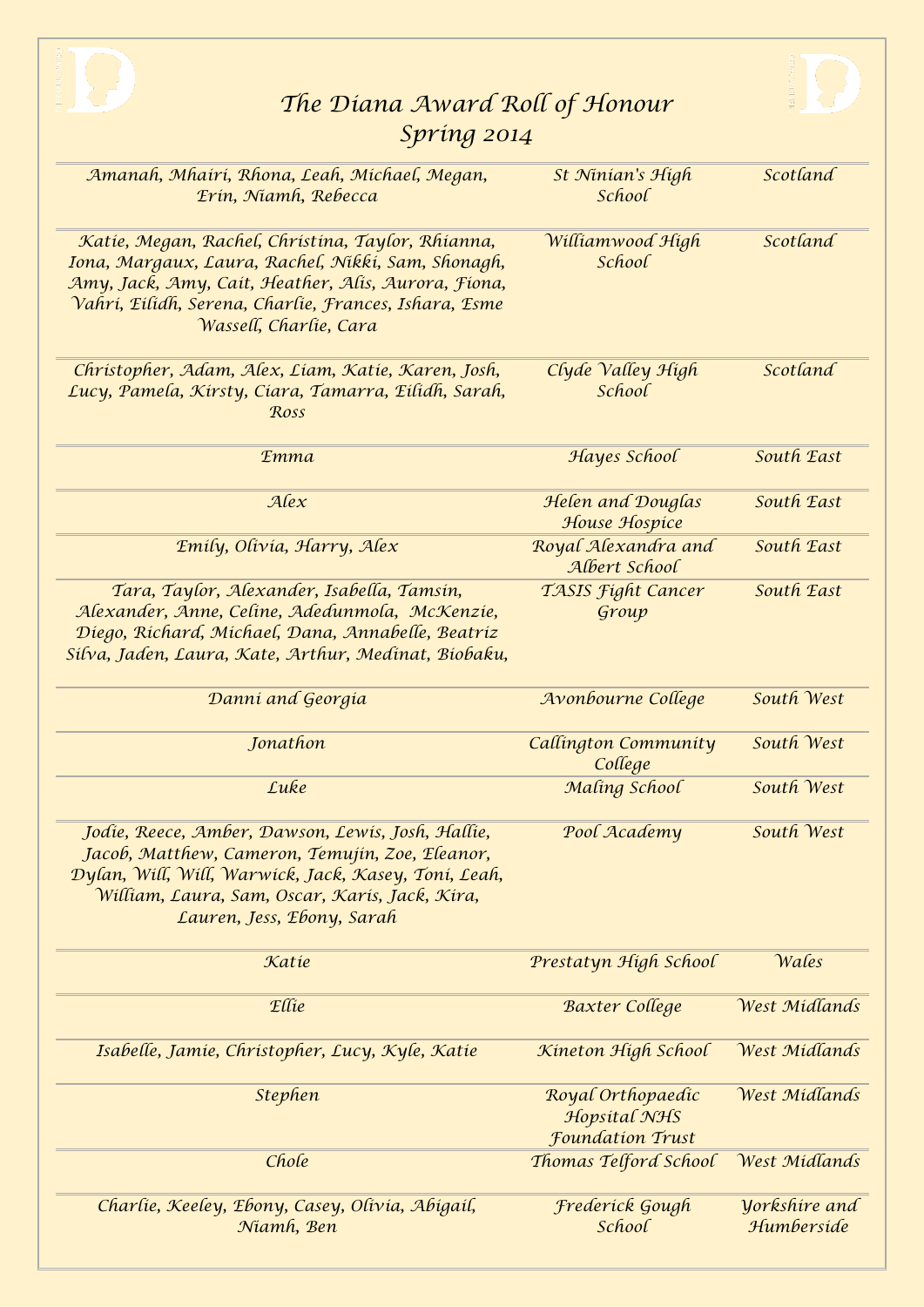



| Jacob, Charlotte, Jade, Rhiannon | Leukaemia and                    | Vorkshire and                      |
|----------------------------------|----------------------------------|------------------------------------|
|                                  | Lymphoma Research                | Humberside                         |
| Mohammed                         | The Grange<br>Technology College | <b>Yorkshire</b> and<br>Humberside |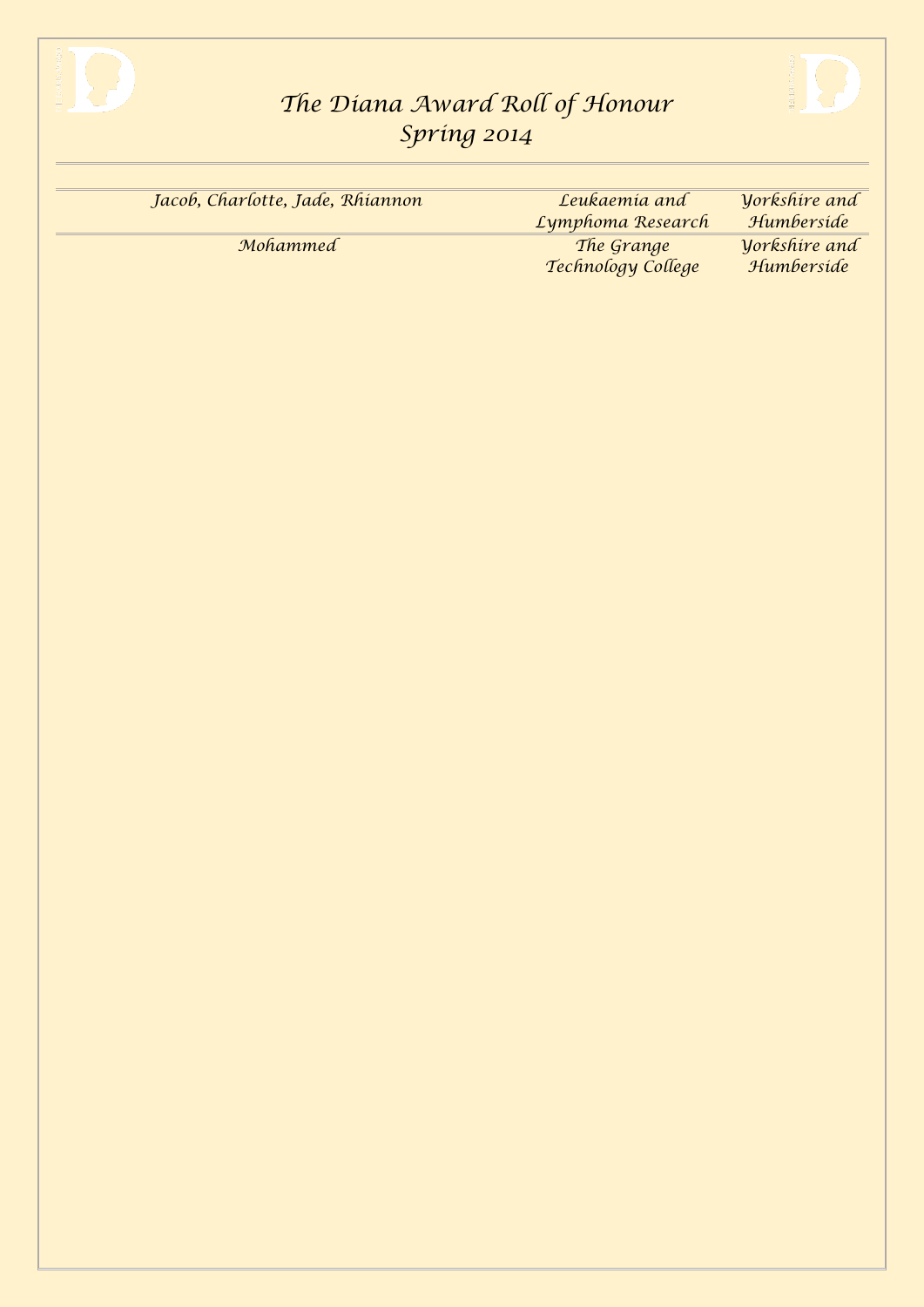

# **DIANA CHAMPION VOLUNTEER**

*For young people who give their time to improve the lives of others*

| Individual Name(s)                                                                                                                                                                                                                                           | Organisation                       | Region         |
|--------------------------------------------------------------------------------------------------------------------------------------------------------------------------------------------------------------------------------------------------------------|------------------------------------|----------------|
| Nicola                                                                                                                                                                                                                                                       | <b>Bilborough College</b>          | East Midlands  |
| Carly                                                                                                                                                                                                                                                        | Landau Forte College               | East Midlands  |
| Juilette, James, Jessica, Jennifer, Emma, Olivia, Tom,<br>Francis, Vicky, Sophie, Ishanna, Megan                                                                                                                                                             | Cedars Upper School                | <b>Eastern</b> |
| Samuel                                                                                                                                                                                                                                                       | Clacton Coastal<br>Academy         | <b>Eastern</b> |
| Matthew                                                                                                                                                                                                                                                      | Mayflower High<br>School           | <b>Eastern</b> |
| Megan                                                                                                                                                                                                                                                        | Mayflower High<br>School           | <b>Eastern</b> |
| Gemma                                                                                                                                                                                                                                                        | Thomas Gainsborough<br>School      | <b>Eastern</b> |
| Dean                                                                                                                                                                                                                                                         | Shoeburyness High<br>School        | <b>Eastern</b> |
| Drashti, Shania, Safia, Jalisha, Idil, Anjil, Swayam,<br><u>Vivek, Idil, Khushali, Mann, Ankush, Karan, Yashvi,</u><br>Ayah, Rebecca, Umeira, Assal, Enes, Parina,<br>Sameena, Jayme, Aerakan, Skyve, Bhavik, Shreya,<br>Tulsi, Abdullahi, Geerthigan, Donya | <b>Belmont School</b>              | London         |
| Charlotte, Millicent, Sebastian, Eleanor, Poppy,<br>Rajan, Katie, Dana, Zoe, Jamie, Hannah, Hannah,<br>Nicola, Connor, Isabel, Jason, Myn, Lauren, Beth,<br>Callum, Ann                                                                                      | <b>Bexley Grammar</b><br>School    | London         |
| Sukisha                                                                                                                                                                                                                                                      | Pield Heath House<br>School        | London         |
| Shivani, Rushab, Shayama, Arun, Kajal, Prinay,<br>Rahul, Urvi                                                                                                                                                                                                | Sai School of Harrow               | London         |
| Andrea                                                                                                                                                                                                                                                       | St Dominic's SFC                   | London         |
| Matinur                                                                                                                                                                                                                                                      | Westminster Academy                | London         |
| Caitlin and Abbie                                                                                                                                                                                                                                            | Barnardo's                         | North East     |
| Matthew                                                                                                                                                                                                                                                      | <b>Belmont Community</b><br>School | North East     |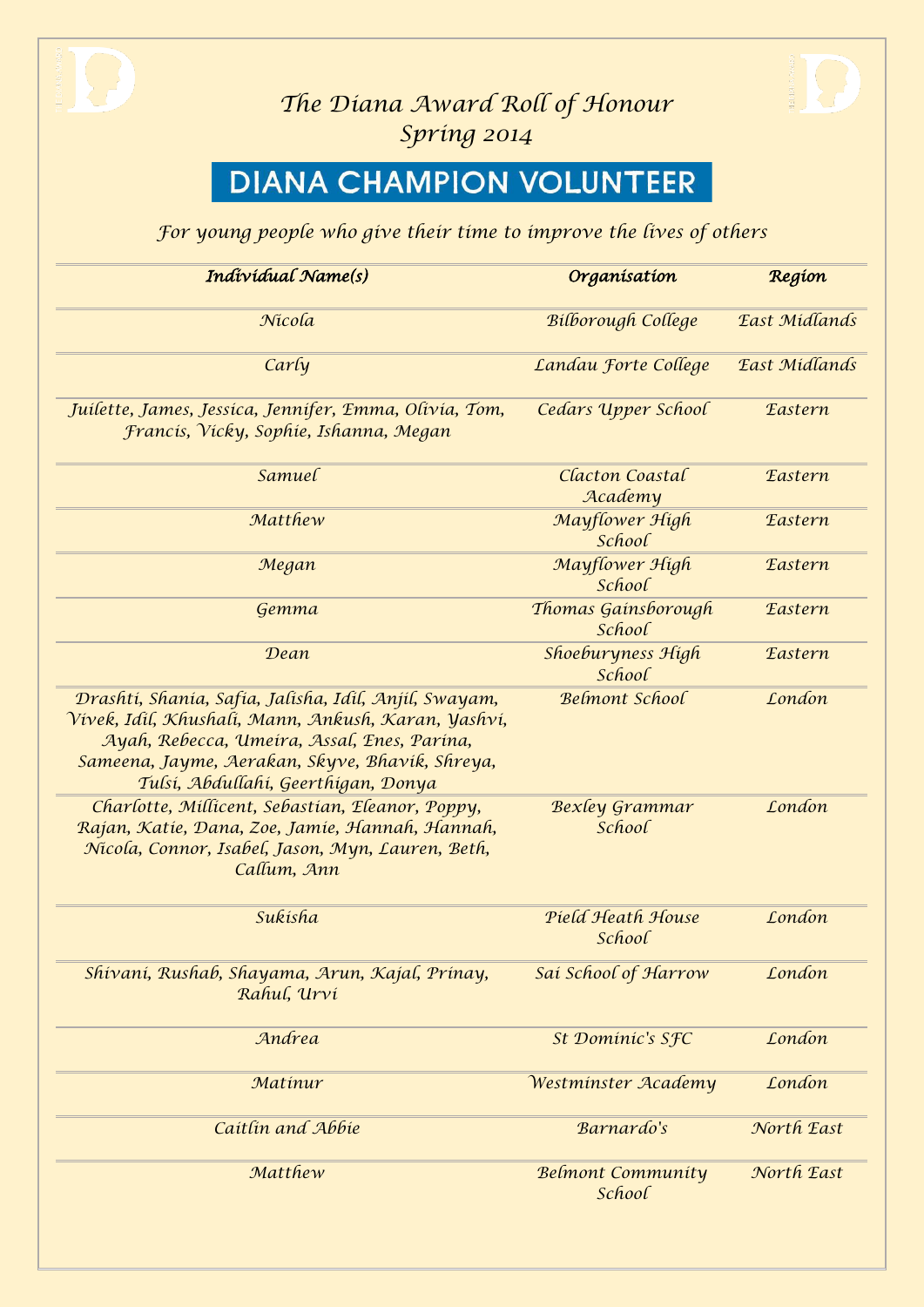



| Becky, Drew, Bethany, Joseph, Ellen, Emma, Beth,<br>Sophie, Abbie                                                                                                                                                                                                                        | John Spence<br>Community High<br>School | North East |
|------------------------------------------------------------------------------------------------------------------------------------------------------------------------------------------------------------------------------------------------------------------------------------------|-----------------------------------------|------------|
| Dean, Kea, Emma, Angel, Rachel, Amy, Megan,<br>Alex, Alex, James, Michael, Sophie, Evelina, Faith,<br>Abigail, Leila, Thomas, Cherice, Emma, Amber,<br>Matthew, Cerys, Ellen, Kyle, Chloe, Andrea, Ylenia,<br>Jimmy, Claire                                                              | Joseph Swan Academy                     | North East |
| Rebecca, Jaymie, Alex, Stacy, Paige, Chloe, Megan                                                                                                                                                                                                                                        | St Anthony's Girls'<br>Catholic Academy | North East |
| Freddoe, Calvin, Dominic, Lewis, Lydia, Alistair,<br>Amy, Angus                                                                                                                                                                                                                          | The King Edward VI<br>School Morpeth    | North East |
| Elena                                                                                                                                                                                                                                                                                    | Archbishop Temple<br>School             | North West |
| Ashton, Matthew, Rosie, Joe, Naomi, Dan, Kora,<br>Cameron, Brad, Aiden, Rosie, Aiden, Emma                                                                                                                                                                                               | Barnardo's                              | North West |
| Callum, Maggie, Kat, Mark, Beth, Chloe, Michelle,<br>Anthony, Georgina, Kristal, Bradley                                                                                                                                                                                                 | Barnardo's                              | North West |
| Jamie, Amber, Emma, Nourin, Kane, Dominic,<br>Megan, Deanna, Jessica, Alexandra, Thomas, Taylor<br>Norcross, Rebecca, Leah, Rishath, Chloe, Olivia,<br>Mollie, Imongen, Crystal, Reece, Sophie, Erin, Ysobel,<br>Jennifer, Jemima, Jessica, Georgia, Charlotte, Phoebe,<br>Lewis, Keiron | Irlam and Cadishead<br>College          | North West |
| Matthew                                                                                                                                                                                                                                                                                  | Kirbie Kendal School                    | North West |
| Joseph                                                                                                                                                                                                                                                                                   | Meols Cop High School                   | North West |
| Nicole, Alice, Aleena, Humairaa, Mia, Robyn, Rose,<br>Emma, Sophia, Nimra, Emma, Ben, Eleanor, Landy,<br>Olivia, James, George, Abigail, Jessica, Maha, Joel,<br>Jake, Thomas, Sara, Eleanor, Georgia, Katie, Emily                                                                      | Parrenthorn High<br>School              | North West |
| Ammarah, Alexandra, Dina, Chelsea, Nico, James,<br>Rabia, Matthew, Kevin, Michael, Lucy, Jade, Aisha,<br>Chloe, Mehrin, Jodie, Sam, Ryan, Megan, Matthew,<br>Lily, Daniel, Kerri, Paige, Leo, Jessica, Nathan,<br>Katherine, Leah                                                        | Parrenthorn High<br>School              | North West |
| Ryan                                                                                                                                                                                                                                                                                     | The De La Salle<br>Academy              | North West |
| Samuel                                                                                                                                                                                                                                                                                   | The Swinton High<br>School              | North West |
| Libby                                                                                                                                                                                                                                                                                    | Walkden High School                     | North West |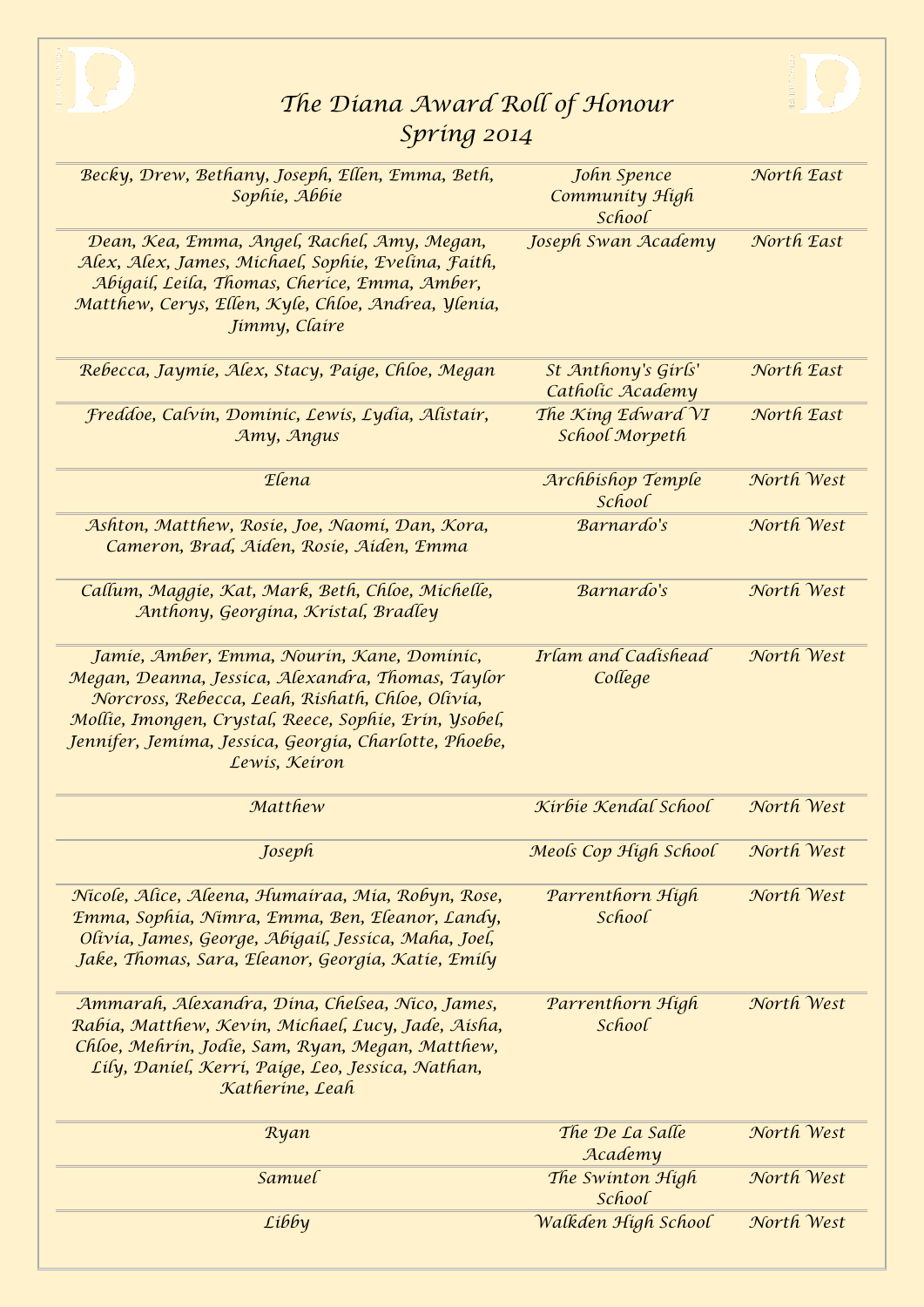



| Millie                                                                                                                                                                                                         | Walkden High School                              | North West                 |
|----------------------------------------------------------------------------------------------------------------------------------------------------------------------------------------------------------------|--------------------------------------------------|----------------------------|
| Jason                                                                                                                                                                                                          | Ballymena Academy                                | Northern<br><b>Ireland</b> |
| Jack, Asim, Ryan, Elise, Kieran, Alannah, Jade,<br>Abbey, Megan, Katie, Katie, Tino, Stewart, Jenna,<br>Bethany, Stephanie, Nicola, Jack, Allison, Katy                                                        | Chryston High School<br>Community<br>Involvement | Scotland                   |
| Alex                                                                                                                                                                                                           | Clyde Valley High<br>School                      | Scotland                   |
| Christopher, Adam, Alex, Liam, Katie, Karen, Josh,<br>Lucy, Pamela, Kirsty, Ciara, Tamarra, Eilidh, Sarah,<br>Ross                                                                                             | Clyde Valley High<br>School                      | Scotland                   |
| Christopher                                                                                                                                                                                                    | Clyde Valley High<br>School                      | Scotland                   |
| Eilidh                                                                                                                                                                                                         | Clyde Valley High<br>School                      | Scotland                   |
| Karen                                                                                                                                                                                                          | Clyde Valley High<br>School                      | Scotland                   |
| Tobi, Chloe, Nicola, Carla, Scott, Allanah, Ross, Amy,<br>Michael, Kevin, Grego, Jevan, Kirsten, Amy, Kim,<br>Saba, Katie, Lauren, John                                                                        | Clydebank High School                            | Scotland                   |
| Gary, Dylon, Arran, Gary, Euan, Sean, Cameron,<br>Chirstopher, Mark, Amy, Rhona, Shannon, Chloe,<br>Jenny, Alix, Emma, Olivia, Susan, Chantelle, Daina,<br>Amy, Louise, Kirstie, Louise, Jodie, Megan, Melissa | Coltness High School                             | Scotland                   |
| Rhys, Megan, Rachel, Keri, Imogen, Charlie, Claire,<br>Matthew, Molly, Megan, Liam, Alix, Ewan, Graham,<br>Gary, Catherine, Chloe, Jayne, Emily                                                                | Dumbarton Academy                                | Scotland                   |
| <b>Brent</b>                                                                                                                                                                                                   | Eastwood High School                             | Scotland                   |
| Ymani, Samriddhi, Eloise, Roshni, Jhulekha,<br>Akanksha, Hanh, Charlotte, Kendra,                                                                                                                              | Hillpark Secondary<br>School                     | Scotland                   |
| Rachel, Lorna, Gerard, Niamh, Nicola, Lucy,<br>Rebecca, Siobhan, Monica, Rhona, Klaudia, Beth,<br>Marcus, Iain, Erin, Abbie, Gillian, Darren, Amy,<br>Rebecca, Ashley, Carolann, Erin, Angelika                | Our Lady and St<br>Patrick's High School         | Scotland                   |
| Alison and Julia                                                                                                                                                                                               | St Andrew's Academy                              | Scotland                   |
| Kevin                                                                                                                                                                                                          | St Andrews High<br>School                        | Scotland                   |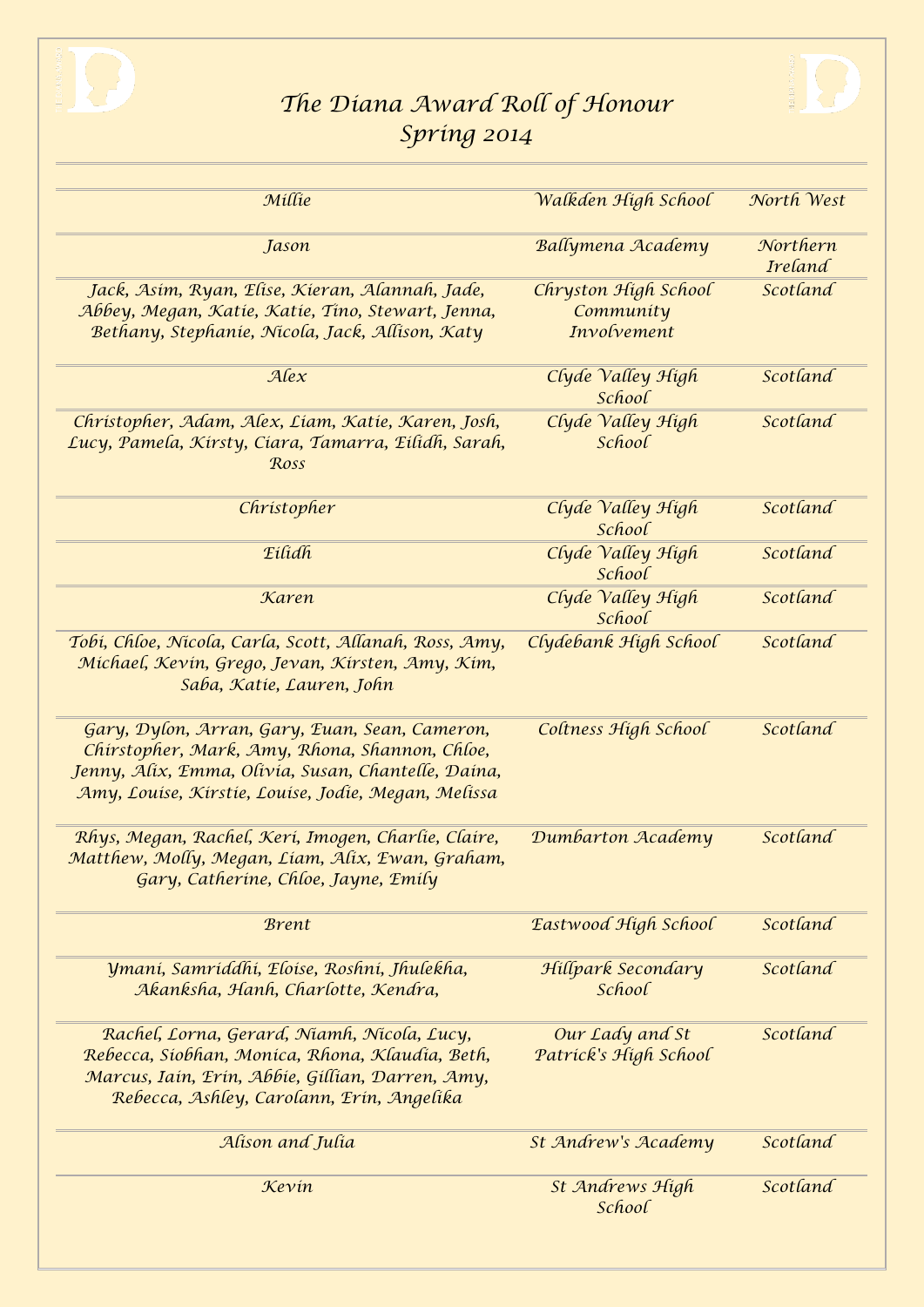



| Keren                                                                                                                                                                                                                              | St Andrew's High<br>School          | Scotland   |
|------------------------------------------------------------------------------------------------------------------------------------------------------------------------------------------------------------------------------------|-------------------------------------|------------|
| Nicole, Brayden, Evie, Shannon, Lauren, Gabrielle,<br>Kirsty, Nicola, Susan, Daniel, Rebecca, April, David,<br>Caitlyn, Khludine, Erin, Meghan, Courtney, Steven,<br>Christhel                                                     | St Peter the Apostle<br>High School | Scotland   |
| Jennifer, Kaitlin, Amy, Julia, Kirsten, Ronan,<br>Kayleigh, Jonathon, Ross, Hannah, Jordan, Jennifer,<br>Megan, Chloe, Claire, Colette                                                                                             | St. Thomas Alma                     | Scotland   |
| John, Cameron, Thomas, Hayley, Karen, Seonaid,<br>Rachel                                                                                                                                                                           | Vale of Leven<br>Academy            | Scotland   |
| Jennifer, Sarah, Jaye, Karen, Jarad, Christopher,<br>Gayle, Lucy, Hannah, Rebecca, Josh, Pamela, Deana,<br>Sarah, Amy, Caitlin, Alex, Samantha, Eilidh, Holly,<br>Jack, Beth, Emma, Jodie, Laura, Lynsay                           | Clyde Valley High<br>School         | Scotland   |
| Katie                                                                                                                                                                                                                              | The Corner                          | Scotland   |
| Tinaye                                                                                                                                                                                                                             | <b>Burnham Grammer</b><br>School    | South East |
| <b>Ben</b>                                                                                                                                                                                                                         | Hayes School                        | South East |
| Layla                                                                                                                                                                                                                              | Hayes School                        | South East |
| Sam                                                                                                                                                                                                                                | Hayes School                        | South East |
| <b>Sharee</b>                                                                                                                                                                                                                      | Hayes School                        | South East |
| Thomas                                                                                                                                                                                                                             | Homewood School                     | South East |
| Reece, Brandon, Kobe, Joe                                                                                                                                                                                                          | Lakeside School                     | South East |
| Jake                                                                                                                                                                                                                               | Lakeside School                     | South East |
| Molly, Samantha, Ashley, Raef, Ashley, Elsa, Joe,<br>Tom, Carrigan, Dannie, Abi, Connor, Joseph                                                                                                                                    | Patcham High School                 | South East |
| Danielle and Tayler                                                                                                                                                                                                                | Sunbury Manor School                | South East |
| Daniel, Rachel, Jenna, Chloe, Hannah, Chloe, Renee,<br>Lauren, Patrick, Katie, Charlotte, Lucy, Emily,<br>Jodie, Toby, Jessica, Rebecca, Eleanor, Harry, Iona,<br>Soraya, Cameron, Star, Melody, Eshan, Amy-Marie,<br>Abigail, Amy | The Fulston Manor                   | South East |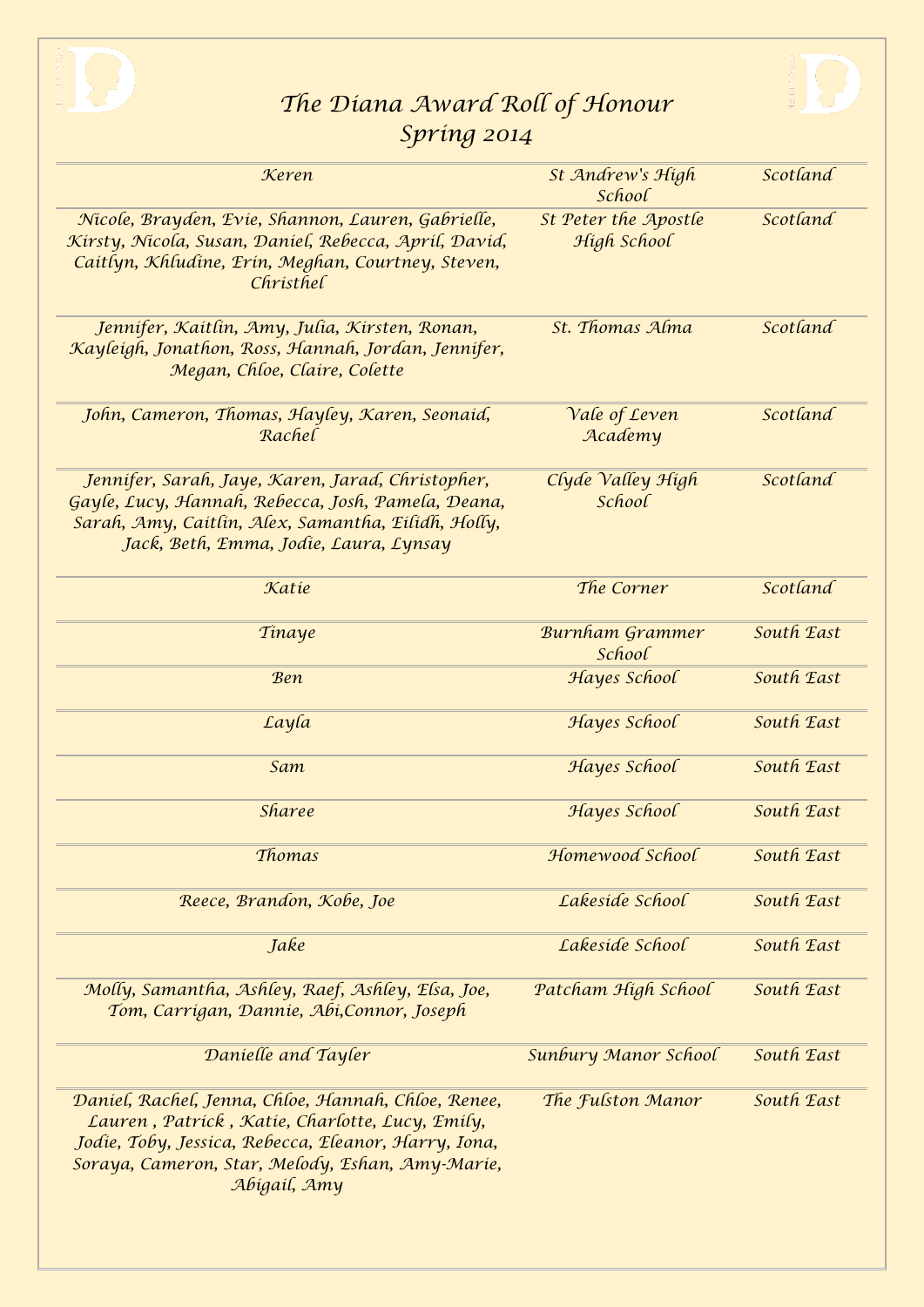



| Emily, Madeleine, Charlotte, Caitlin, Rachel, Darcie,<br>Lara, Beth, Neve                                                                         | <b><i>Youth University</i></b> @<br>Davison  | South East                                |
|---------------------------------------------------------------------------------------------------------------------------------------------------|----------------------------------------------|-------------------------------------------|
| Oliver                                                                                                                                            | Eggbuckland<br>Community College             | South West                                |
| Laura                                                                                                                                             | Paignton Community<br>and Sports Academy     | South West                                |
| Billly                                                                                                                                            | The Purbeck School                           | South West                                |
| Ellie                                                                                                                                             | <b>Buttington Trewen CP</b><br>School        | Wales                                     |
| Abbie                                                                                                                                             | Caereinion High School                       | Wales                                     |
| Delyth                                                                                                                                            | Caereinion High School                       | Wales                                     |
| Gwen                                                                                                                                              | Caereinion High School                       | Wales                                     |
| Hannah                                                                                                                                            | Caereinion High School                       | Wales                                     |
| Katie                                                                                                                                             | Caereinion High School                       | Wales                                     |
| $\mathcal{K}$ yle                                                                                                                                 | Michaelston<br>Community College             | Wales                                     |
| Hannah, Ryan, Jack, Nayantika, Sophie, Shannon,                                                                                                   | Barnfields Primary                           | West Midlands                             |
| Katie                                                                                                                                             | School                                       |                                           |
| Francesca                                                                                                                                         | Biddulph High School                         | West Midlands                             |
| Ymaní, Samríddhí, Eloise, Roshní, Jhulekha,<br>Akanksha, Hanh, Charlotte, Kendra                                                                  | <b><i>Envision</i></b>                       | West Midlands                             |
| Danielle, Rimenpreet, Motuke, Chloe, Josh, Octavia,<br>Daniel, Samba, Eden, Michael, Ellie, Jas, Nasara,<br>Vanessa, Aníl, Sharon, Juber, Haythem | George Salter<br><b>Community Volunteers</b> | West Midlands                             |
| Tabassum                                                                                                                                          | Holyhead School                              | West Midlands                             |
| Maxwell                                                                                                                                           | Ridgeway Middle<br>School                    | West Midlands                             |
| Will, Jack, Alex, Guy, Imran, Nahian, Pavathi,<br>Olivia, Sophie, Roma, Adnan, Akash, Liam, Hollie                                                | Barnardo's                                   | Yorkshire and<br>Humberside               |
| Keerat Kur, Jennifer, Megan, Charlotte, Elliot                                                                                                    | <b>Berkeley Junior School</b>                | Yorkshire and<br>Humberside               |
| George                                                                                                                                            | Goole High School<br>Academy of Excellence   | <b><i>Yorkshire and</i></b><br>Humberside |
| Archibald, Ciara, Abigail, Anni, Jorgia, Harry,<br>Amanda, Chloe, Jack, Samuel, Jessica, Katie                                                    | Howden School and<br>Technology College      | <b>Yorkshire</b> and<br>Humberside        |
|                                                                                                                                                   |                                              |                                           |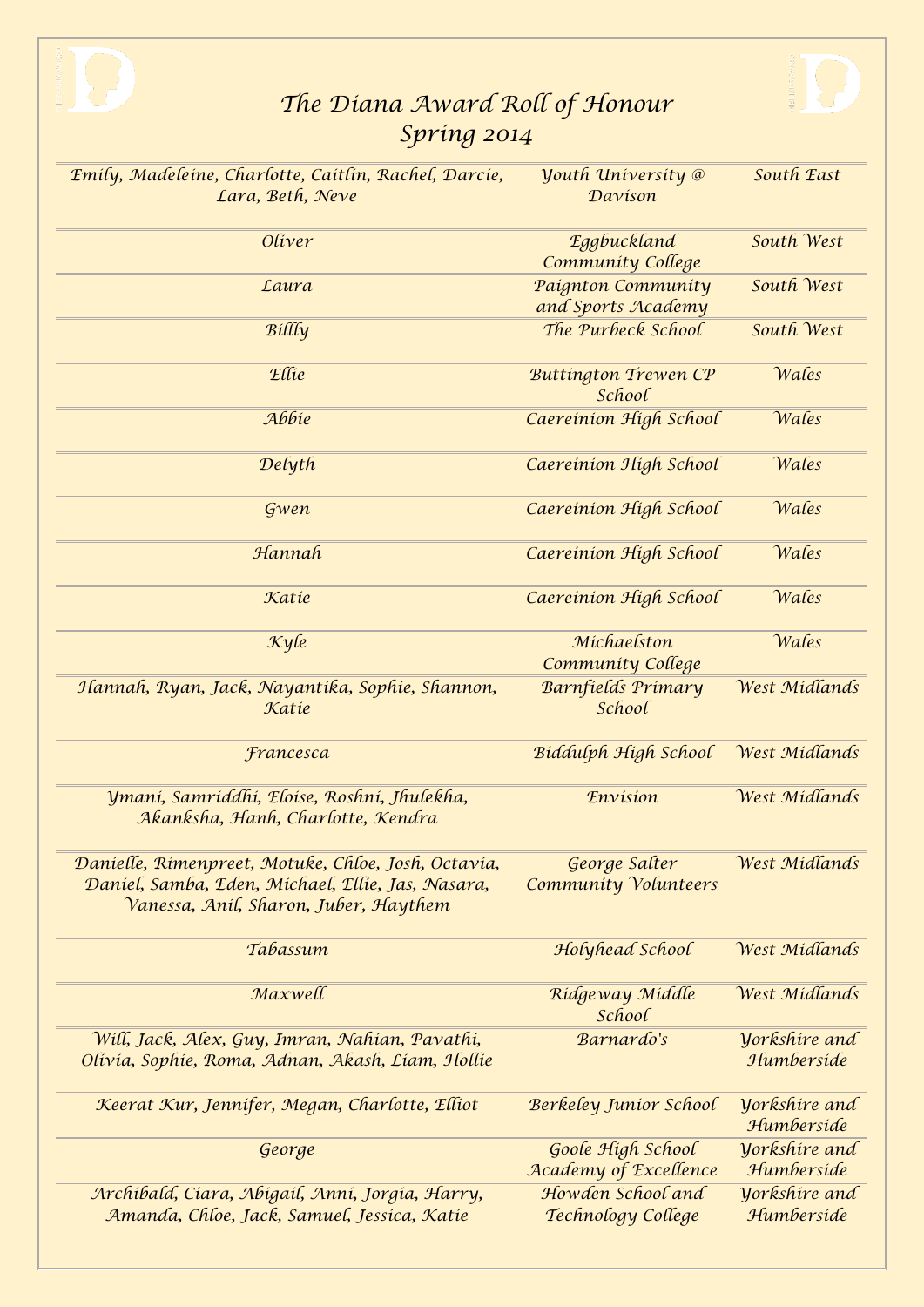



| Jack                                             | McAuley Catholic     | <b>Yorkshire</b> and               |
|--------------------------------------------------|----------------------|------------------------------------|
|                                                  | High School          | Humberside                         |
| Josh                                             | McAuley Catholic     | <b>Yorkshire</b> and               |
|                                                  | High School          | Humberside                         |
| Lilli, Beth, Sophie, Billy, Emma, Morgan, Holly, | North East           | Vorkshire and                      |
| Joshua, Kristian, Beth, Liam, Demi, Charlotte,   | Lincolnshire Council | Humberside                         |
| Joshua, Emmaleigh                                |                      |                                    |
|                                                  |                      |                                    |
| Francis                                          | Roundley School      | <b>Yorkshire</b> and<br>Humberside |